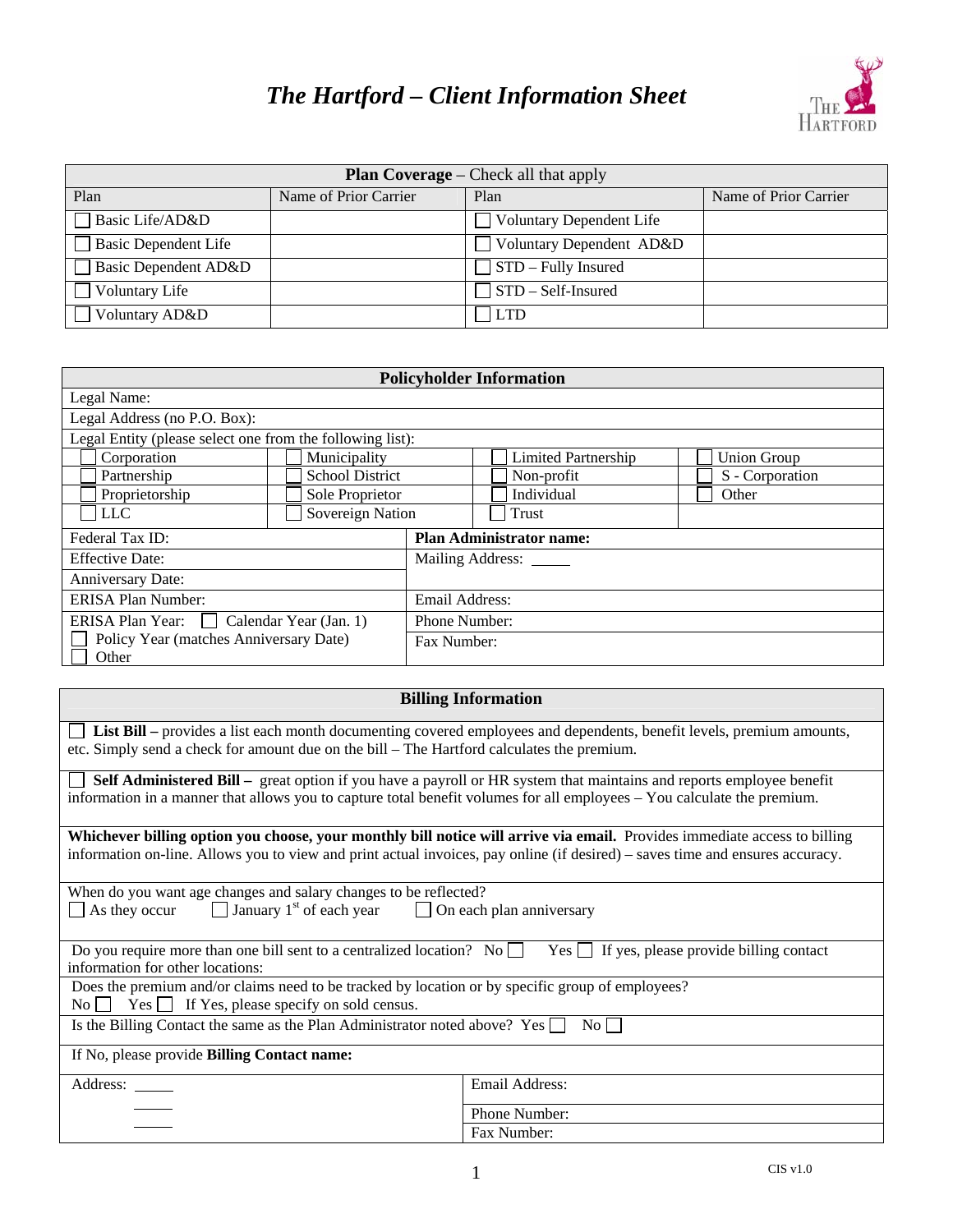| <b>Employee Location Information</b>                                                                                                                                                                                                                |                                                                                                                                                                                                                                                                                                                                       |       |                                                                                                                                                                  |                           |  |
|-----------------------------------------------------------------------------------------------------------------------------------------------------------------------------------------------------------------------------------------------------|---------------------------------------------------------------------------------------------------------------------------------------------------------------------------------------------------------------------------------------------------------------------------------------------------------------------------------------|-------|------------------------------------------------------------------------------------------------------------------------------------------------------------------|---------------------------|--|
| Are there any employees <u>residing</u> in states other than the situs state of the Employer? No $\Box$<br>$Yes \Box$<br>If Yes, please indicate states:                                                                                            |                                                                                                                                                                                                                                                                                                                                       |       |                                                                                                                                                                  |                           |  |
|                                                                                                                                                                                                                                                     | If you have employees in the following states, please indicate the # in each: CA: ______ MN: ______ UT: _____ WI: _                                                                                                                                                                                                                   |       |                                                                                                                                                                  |                           |  |
|                                                                                                                                                                                                                                                     | $\Box$ NJ<br>Do you have any employees working in $\Box$ NY<br>$\Box$ RI<br>$\Box$ CA<br>$\Box$ HI<br><b>PR</b><br>If yes, are these employees currently covered through the state's mandated disability insurance plan?<br>$\begin{array}{ccc}\n\text{No} & \text{Yes} \\ \hline\n\end{array}$ If Yes, please indicate which states: |       |                                                                                                                                                                  |                           |  |
| Do you have Expatriates, Foreign Nationals or Third Country National employees? (Employees working in a country other than<br>the U.S.). $\Box$ No<br>Location on your census. Coverage is subject to underwriting approval.                        |                                                                                                                                                                                                                                                                                                                                       |       | □ Yes - please include employees' Name, Date of Birth, Country of Citizenship, and Country of Work                                                               |                           |  |
| Are there any subsidiary companies that are being covered? No Fesch If yes, please provide subsidiary's name &<br>address:                                                                                                                          |                                                                                                                                                                                                                                                                                                                                       |       |                                                                                                                                                                  |                           |  |
|                                                                                                                                                                                                                                                     |                                                                                                                                                                                                                                                                                                                                       |       | <b>Voluntary Enrollment Options</b>                                                                                                                              |                           |  |
|                                                                                                                                                                                                                                                     |                                                                                                                                                                                                                                                                                                                                       |       | (Complete only if a voluntary line of coverage sold)                                                                                                             |                           |  |
| Which of the following does your plan administration allow for?<br>Late enrollees are allowed to join the plan at any time with evidence of insurability.<br><b>Annual Enrollment Dates: From</b>                                                   | to                                                                                                                                                                                                                                                                                                                                    | or    | Late enrollees are allowed to join the plan ONLY during the specified enrollment period with evidence of insurability.<br>To be determined each year by employer |                           |  |
|                                                                                                                                                                                                                                                     |                                                                                                                                                                                                                                                                                                                                       |       |                                                                                                                                                                  |                           |  |
|                                                                                                                                                                                                                                                     |                                                                                                                                                                                                                                                                                                                                       |       | <b>Employee Eligibility Information</b>                                                                                                                          |                           |  |
| Please indicate the waiting period for each class:                                                                                                                                                                                                  |                                                                                                                                                                                                                                                                                                                                       |       |                                                                                                                                                                  |                           |  |
|                                                                                                                                                                                                                                                     |                                                                                                                                                                                                                                                                                                                                       | Class | Class                                                                                                                                                            |                           |  |
| Date of hire                                                                                                                                                                                                                                        |                                                                                                                                                                                                                                                                                                                                       |       | 1 <sup>st</sup> of the month after ______ days of employment*                                                                                                    |                           |  |
| $1st$ of the month after _______ month(s) of<br>1 <sup>st</sup> of month following date of hire<br>employment*                                                                                                                                      |                                                                                                                                                                                                                                                                                                                                       |       |                                                                                                                                                                  |                           |  |
| days of employment<br>After                                                                                                                                                                                                                         |                                                                                                                                                                                                                                                                                                                                       |       |                                                                                                                                                                  |                           |  |
|                                                                                                                                                                                                                                                     | Other:<br>month(s) of employment<br>After                                                                                                                                                                                                                                                                                             |       |                                                                                                                                                                  |                           |  |
| *If the end of the waiting period lands on the first of a month, does the employee's coverage begin that day or on the first of the<br>next month?                                                                                                  |                                                                                                                                                                                                                                                                                                                                       |       |                                                                                                                                                                  |                           |  |
| Do you have employees hired before this policy effective date who still need to fulfill the waiting period? No $\Box$<br>$Yes \Box$                                                                                                                 |                                                                                                                                                                                                                                                                                                                                       |       |                                                                                                                                                                  |                           |  |
| If the answer is "yes", please ensure the census you submit includes dates of hire.                                                                                                                                                                 |                                                                                                                                                                                                                                                                                                                                       |       |                                                                                                                                                                  |                           |  |
| Please indicate the <b>minimum number of hours/week</b> to be eligible for benefits: $\Box$ 30 hours<br>40 hours<br>If other, please specify the number of hours                                                                                    |                                                                                                                                                                                                                                                                                                                                       |       |                                                                                                                                                                  |                           |  |
| Do the class descriptions outlined in your Hartford proposal read exactly as you would like them to read?<br>If you answer No, then your Hartford Service Consultant will follow-up with you to discuss this.<br>$Yes$ $\Box$<br>$\overline{N_{O}}$ |                                                                                                                                                                                                                                                                                                                                       |       |                                                                                                                                                                  |                           |  |
|                                                                                                                                                                                                                                                     |                                                                                                                                                                                                                                                                                                                                       |       |                                                                                                                                                                  |                           |  |
| <b>Earnings Definition</b>                                                                                                                                                                                                                          |                                                                                                                                                                                                                                                                                                                                       |       |                                                                                                                                                                  |                           |  |
|                                                                                                                                                                                                                                                     | <b>Applies to Class #</b>                                                                                                                                                                                                                                                                                                             |       |                                                                                                                                                                  | <b>Applies to Class #</b> |  |
| Base Salary Only (standard)                                                                                                                                                                                                                         |                                                                                                                                                                                                                                                                                                                                       |       | Salary plus Commissions*                                                                                                                                         |                           |  |
| Salary plus Bonuses*                                                                                                                                                                                                                                |                                                                                                                                                                                                                                                                                                                                       |       | K-1 earnings                                                                                                                                                     |                           |  |
| Salary plus Commissions &                                                                                                                                                                                                                           |                                                                                                                                                                                                                                                                                                                                       |       | Prior Year's W-2                                                                                                                                                 |                           |  |
| Bonuses*                                                                                                                                                                                                                                            |                                                                                                                                                                                                                                                                                                                                       |       | (automatically includes<br>commissions, bonuses & overtime)                                                                                                      |                           |  |

| *If included, commissions and/or bonuses are averaged over previous: $\Box$ 12 months $\Box$ 24 months $\Box$ 36 months OR   |  |  |
|------------------------------------------------------------------------------------------------------------------------------|--|--|
| 1 calendar year $\Box$ 2 calendar years $\Box$ 3 calendar years If included, please ensure census includes this information. |  |  |

Do you have any employees that earn income on a basis other than hourly or salaried? If so, please explain.

Do you include overtime in earnings for benefit purposes? No  $\Box$  Yes  $\Box$